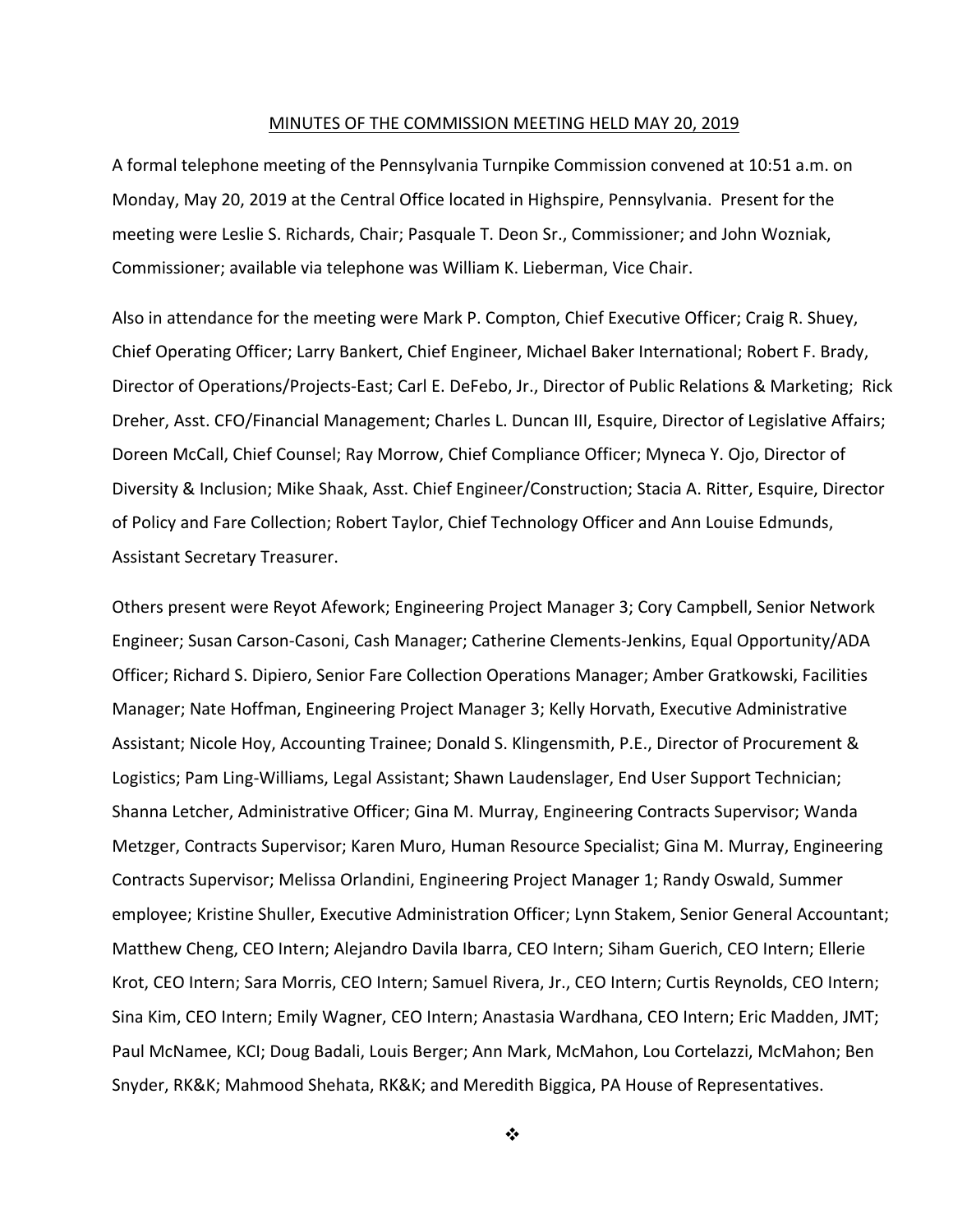Ms. Edmunds led the Commissioners, staff and visitors in the Pledge of Allegiance.

 $\bullet^{\bullet}_{\bullet} \bullet$ 

The Assistant Secretary Treasurer, Ann Louise Edmunds, called the roll and declared a quorum present.

 $\cdot$ 

### SUNSHINE ANNOUNCEMENT

The Commissioners met in Executive Session prior to today's Formal Agenda Session to consider matters of Personnel, which included a promotion, labor, reclassifications, new hires and vacancies.

The Commissioners also discussed Docket No. 17-011870 and engaged in non-deliberative, informational discussions regarding various actions and matters, which have been approved at previous public meetings.

#### $\cdot$

#### PUBLIC COMMENT

Ms. Edmunds: The public is welcome to address the Commission regarding items listed on the Agenda or other items not listed on the Agenda that are within the Commission's authority or control.

In order to conduct an orderly and effective meeting, all persons wishing to address the Commission should have signed in a requested time to speak. If you have not done so, you are invited to do so at this time.

There were no requests to address the Commission.

 $\bullet^{\bullet}_{\mathbf{a}^{\bullet}}$ 

#### MINUTES OF THE MEETING

Motion‐That the Minutes of the meeting held May 7, 2019 be approved and filed as submitted‐was made by Commissioner Wozniak, seconded by Commissioner Deon, and passed unanimously.

#### COMMUNICATIONS

Motion‐That the Commission approves the memos received from the Chief Counsel and the Director of Procurement & Logistics‐was made by Commissioner Wozniak, seconded by Commissioner Deon, and passed unanimously.

#### $\bullet^{\bullet}_{\bullet} \bullet$

#### PERSONNEL

Motion‐That the Commission approves the Personnel as submitted‐was made by Commissioner Wozniak, seconded by Commissioner Deon, and passed unanimously.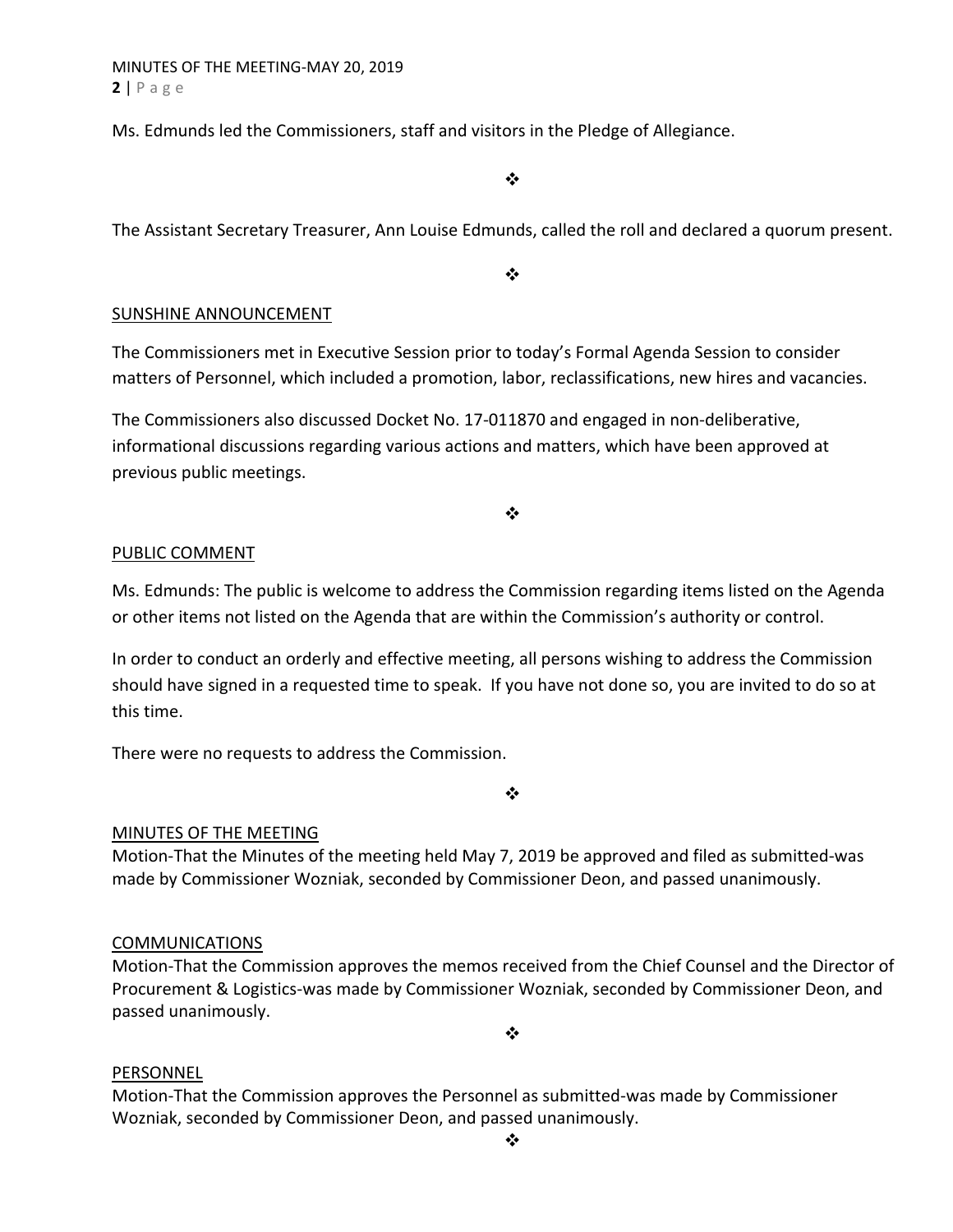MINUTES OF THE MEETING‐MAY 20, 2019 **3** | Page

#### UNFINISHED BUSINESS

No Unfinished Business to consider.

 $\bullet^{\bullet}_{\bullet} \bullet$ 

#### NEW BUSINESS

#### CHANGE ORDERS

Motion-That the Commission approves the Change Orders for the items listed in memos "a" and "b":

- a. Change Order #1 for Contract #EN‐002333‐03‐04 for roadway and miscellaneous repairs between MP 122.18 and MP 201.58 with New Enterprise Stone & Lime Co., Inc., for an additional \$4,250,000.00 to complete repairs in additional areas as directed by design; for a revised not‐to‐ exceed amount of \$8,250,000.00;
- b. Change Order #14 for Contract #S‐006.00X002‐3‐08 for construction of the Southern Beltway, Section 55B, between MP S11.17 and MP S14.31 with Joseph B. Fay Co., for an additional \$1,478,091.20 to balance items to actual work completed, change for unsuitable material removal, payment for BMP 3G haul material, manhole infiltration and corrosion protection, street sweeper rental, storm cleanup, pipe crossings, end transition, excavation and slide repair; for a revised not‐ to‐exceed amount of \$98,761,958.97.

 ‐was made by Commissioner Wozniak, seconded by Commissioner Deon, and approved unanimously.  $\bullet^{\bullet}_{\mathbf{a}^{\bullet}}$ 

#### AGREEMENTS

Motion‐That the Commission approves the negotiation and execution of the Agreements, a Supplement, and Amendments for the items listed in memos "a" through "m":

- a. Supplemental Agreement with G. R. Sponaugle & Sons, Inc. for HVAC repair services for the CAB, TIP and East Park Drive, for an increase of \$200,000.00 for the equipment repair/replacement services during 2019, consisting of updating the CAB UPS, upgrade to the fire alarm panels and a new air handler at the Warehouse; for a revised not‐to‐exceed amount of \$300,000.00;
- b. Amendment to the VMWare Enterprise Licensing Agreement with the Pennsylvania Office of Administration, to add a contingency of \$150,000.00, to allow the purchase of additional VMware products and services during the 3‐year contract term; for a revised not‐to‐exceed amount of \$519,949.00;
- c. Settlement Agreement in the case, Peak Property Lease v. PTC, and approval of the settlement amount;
- d. Settlement Agreement to settle the property damage claim in the case, William Vance v. PTC, and approval of the settlement amount;
- e. Amendment to our Interagency Agreement with the Pennsylvania Department of Transportation (PennDOT) for PennDOT to provide electronic access on the driver's license status of all Commission employees, exercising the option to renew the agreement for an additional 10‐years;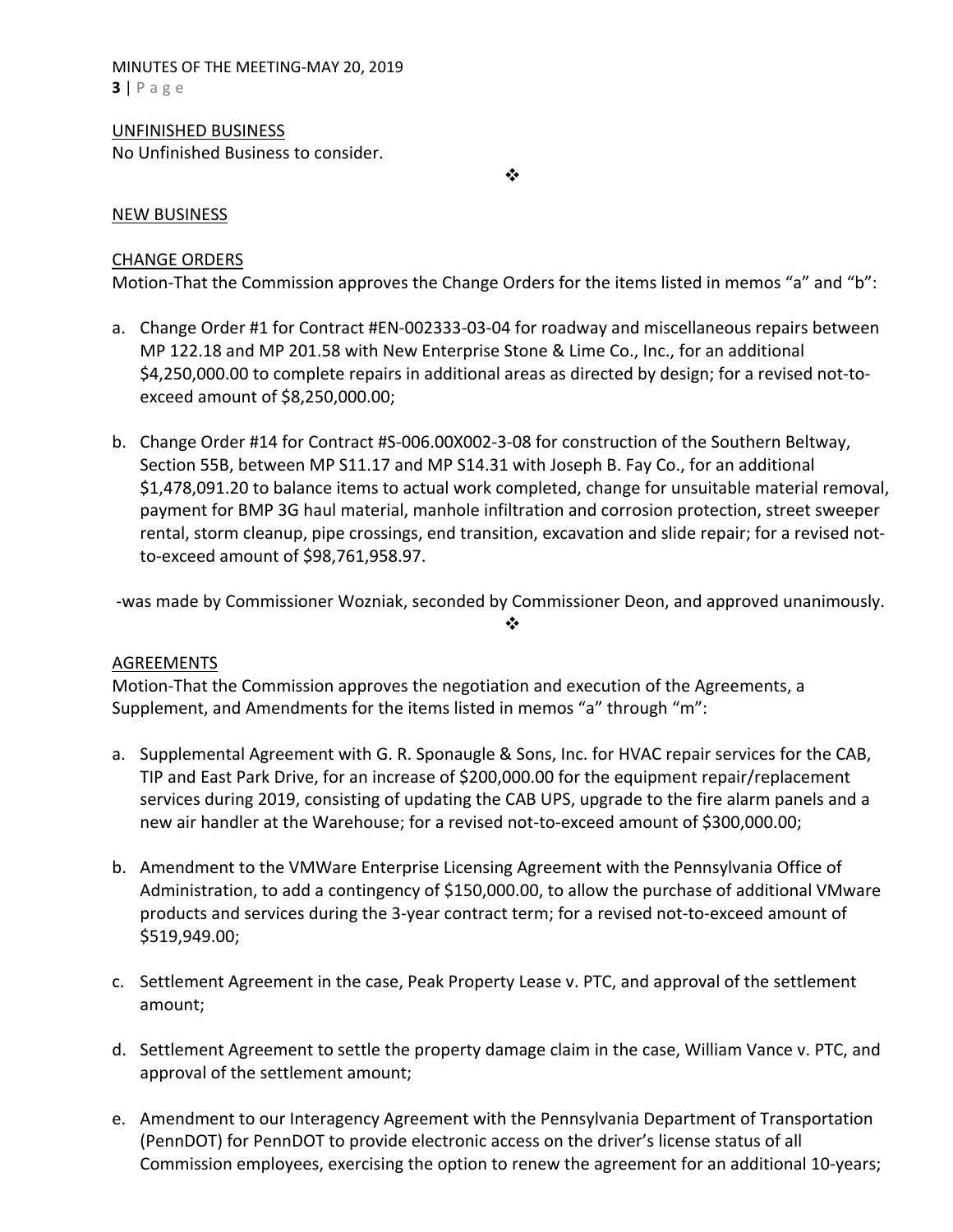# MINUTES OF THE MEETING‐MAY 20, 2019

**4** | Page

- f. Agreement with Acme Markets to distribute E‐ZPass Go Paks at its locations;
- g. Agreement with PennDOT messenger services to distribute E‐ZPass Go Paks;
- h. Agreement with Wegmans Food Markets, Inc. to distribute E‐ZPass Go Paks at its locations;
- i. Settlement Agreement and Release with Joshua and Brittney Hillegass, and approve the settlement and authorize the appropriate Commission officials to execute the appropriate documents;
- j. Settlement Agreement and Release in the case, PTC v. Great Valley Moving & Storage, Inc., and approve the settlement amount;
- k. Agreement with 309 Auto Tags to distribute E‐ZPass Go Paks;
- l. Amendment to our agreement with A & S Katz, LLC to distribute E‐ZPass Go Paks at its locations; exercising the option to renew the agreement for an additional year;
- m. Amendment to our agreement with D & B Quick Notary and Messenger Service to distribute E‐ ZPass Go Paks; exercising the option to renew the agreement for an additional year.

‐was made by Commissioner Wozniak, seconded by Commissioner Deon, and passed unanimously.

#### ❖

## RIGHT‐OF‐WAY REQUEST

Motion-That the Commission approves the Right-of-Way Requests for the items listed in memos "a" through "l":

- a. Acquisition of Right‐of‐Way #14S291‐2 (Robert W. & Christa E. Wilson; Richard T. & Mary Nebinski), a total take parcel necessary for construction of the Mon/Fayette Expressway, Rt. 51 to I‐376, by authorizing payment of \$23,352.00 representing down payment supplement to Richard T. & Mary Nebinski; and authorize the payment of additional statutory damages as calculated by the Right‐of‐ Way Administrator and approved by the Chief Counsel;
- b. Acquisition of Right‐of‐Way #14S671 (Borough of West Mifflin), a total take parcel necessary for construction of the Mon/Fayette Expressway, Rt. 51 to I‐376, by authorizing payment of \$5,166.75 representing fair market value and recording fees to Tri‐State Paralegal Service, LLC, escrow agent; authorize the appropriate Commission officials to execute the Agreement of Sale and other documents that may be required for closing; authorize the payment of additional statutory damages as calculated by the Right‐of‐Way Administrator and approved by the Chief Counsel; and payment of fair market value to the property owner is contingent upon the delivery of a deed as prepared by the Legal Department;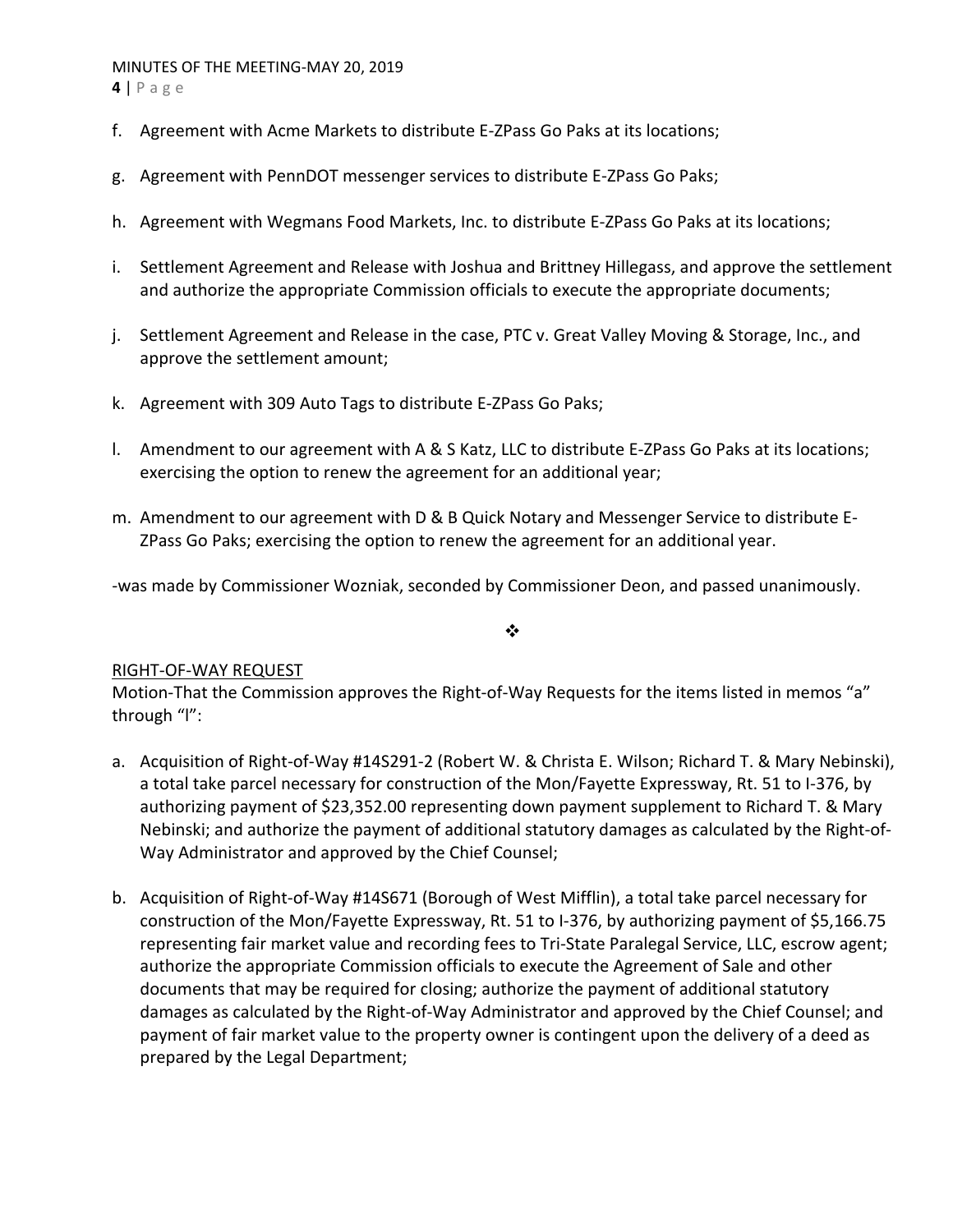#### MINUTES OF THE MEETING‐MAY 20, 2019 **5** | Page

- c. Adopt the proposed property acquisition resolution for Right‐of‐Way #14S057 (Patricia Ulakovich, f/k/a Patricia Schwamberger), by authorizing payment of \$8,200.00 representing estimated just compensation to counsel named at a later date; and approve payment of additional statutory damages as calculated by the Right‐of‐Way Administrator and approved by the Chief Counsel;
- d. Acquisition of Right‐of‐Way #15036‐Y (Lenore Rodgers), a total take parcel necessary for the total reconstruction from MP 57.00 to MP 67.00 by authorizing payment of up to \$4,000.00 representing Section 710 statutory damages; and authorize the payment of \$3,198.75 representing reimbursement of attorney and appraisal fees to Lenore Rodgers;
- e. Acquisition of Right‐of‐Way #14S324 (Robin A. Steiner), a total take parcel necessary for construction of the Mon/Fayette Expressway, Rt. 51 to I‐376, by authorizing payment of \$155,672.30 representing fair market value, pro-rated taxes and recording fees to Fee Simple Settlement, escrow agent; authorize the appropriate Commission officials to execute the Agreement of Sale and other documents that may be required for closing; the settlement of this claim is inclusive of all statutory damages, including, but not limited to, relocation damages; and payment of fair market value to the property owner is contingent upon the delivery of a deed as prepared by the Legal Department;
- f. Acquisition of Right‐of‐Way #14S331 (Ronald Michael Crevar & June M. Crevar), a total take parcel necessary for construction of the Mon/Fayette Expressway, Rt. 51 to I‐376, by authorizing payment of up to \$4,000.00 representing Section 710 statutory damages for reimbursement of attorney fees; and authorize payment of \$2,750.00 representing reimbursement of appraisal fees to Barone Murtha Shonberg & Associates, Inc.;
- g. Acquisition of Right‐of‐Way #14S375 (S & S Auto Service, Inc.), a total take parcel necessary for construction of the Mon/Fayette Expressway, Rt. 51 to I‐376, by authorizing payment of up to \$4,000.00 representing Section 710 damages for reimbursement of attorney fees; and authorize payment of \$600.00 representing reimbursement of appraisal fees to Bodnar Real Estate Services, Inc.;
- h. Acquisition of Right‐of‐Way #1A164‐D (Allen J. & Tawnyia L. Dodd), a total take parcel necessary for the Donegal slide remediation project by authorizing payment of \$258,673.57 representing fair market value, pro‐rated taxes, recording fees and mortgage satisfaction to Universal Settlement Services of PA, LLC, escrow agent; authorize the appropriate Commission officials to execute the Agreement of Sale and other documents that may be required for closing; authorize the payment of additional statutory damages as calculated by the Right‐of‐Way Administrator and approved by the Chief Counsel; and payment of fair market value to the property owners is contingent upon their delivery of a deed as prepared by the Legal Department;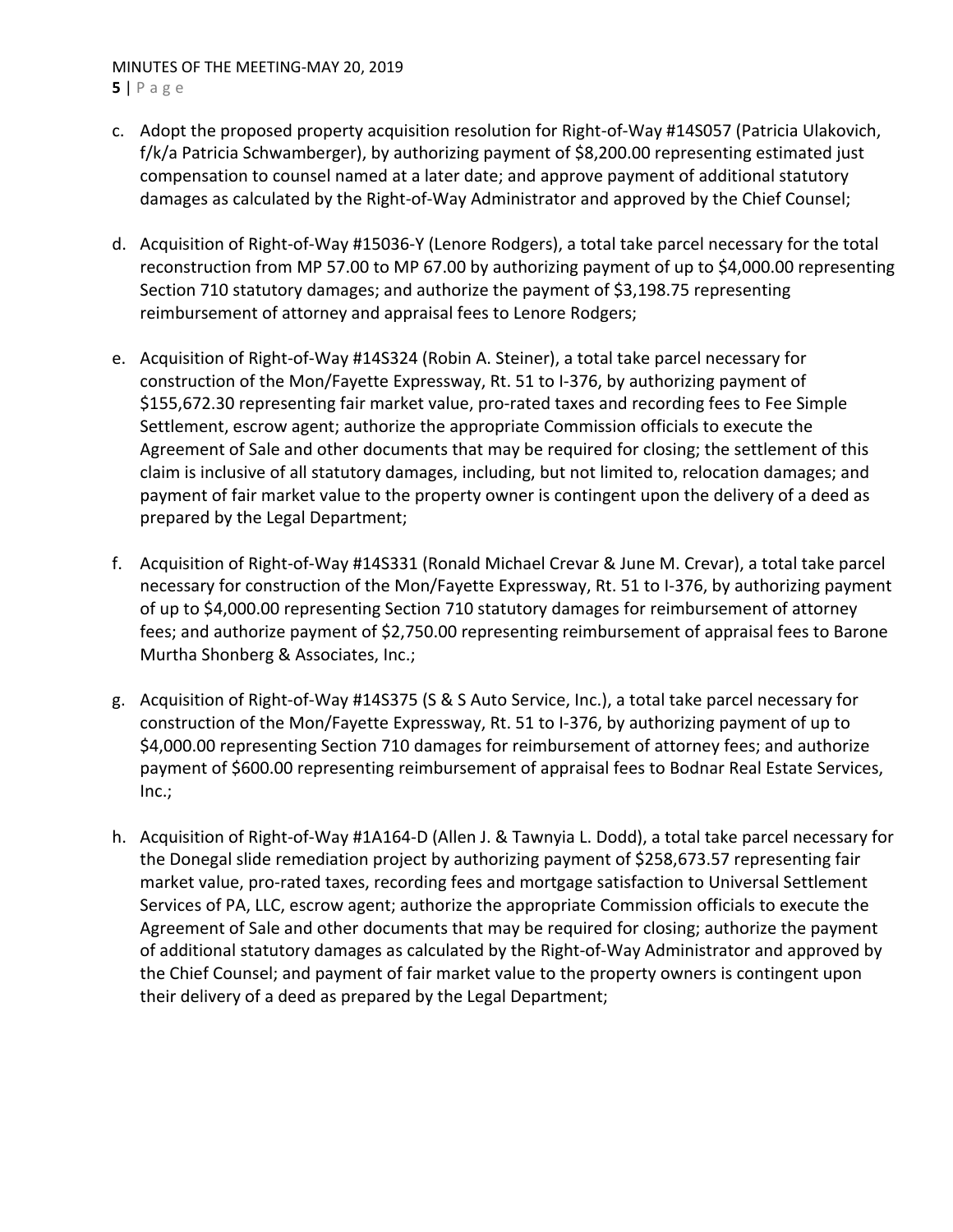## MINUTES OF THE MEETING‐MAY 20, 2019

**6** | Page

- i. Acquisition of Right‐of‐Way #14S336 (Bernice M. Pepke), a total take parcel necessary for construction of the Mon/Fayette Expressway, Rt. 51 to I‐376, by authorizing payment of \$102,706.01 representing fair market value, pro‐rated taxes and recording fees to Closure Settlement LLC, escrow agent; also authorize payment of \$24,924.75 representing replacement housing supplement and closing costs to Jarvis Settlement Services, Inc., escrow agent; authorize the appropriate Commission officials to execute the Agreement of Sale and other documents that may be required for closing; authorize the payment of additional statutory damages as calculated by the Right‐of‐Way Administrator and approved by the Chief Counsel; and payment of fair market value to the property owner is contingent upon the delivery of a deed as prepared by the Legal Department;
- j. Acquisition of Right-of-Way #7225-A (Joseph Blake Myers & Linda Myers), a total take parcel necessary for the total reconstruction project from MP A38.00 to MP A44.00 by authorizing payment of \$360,916.40 representing fair market value, pro‐rated taxes and recording fees to Diversified Settlement Services, Inc., escrow agent; authorize the appropriate Commission officials to execute the Agreement of Sale and other documents that may be required for closing; authorize the payment of additional statutory damages as calculated by the Right‐of‐Way Administrator and approved by the Chief Counsel; and payment of fair market value to the property owners is contingent upon the delivery of a deed as prepared by the Legal Department;
- k. Acquisition of Right‐of‐Way #8392‐C (John E. Gross and Dixie Gross), a total take parcel adjacent to the Lehigh Tunnel by authorizing payment of \$5,082.52 representing fair market value and prorated taxes to John E. Gross and Dixie Gross; authorize the appropriate Commission officials to execute the Agreement of Sale and other documents that may be require for closing; authorize the payment of additional statutory damages as calculated by the Right‐of‐Way Administrator and approved by the Chief Counsel; and payment of fair market value to the property owners is contingent upon the delivery of a deed as prepared by the Legal Department;
- l. Acquisition of Right‐of‐Way #1A164‐F (Joseph M. Turcheck and Amada L. Turcheck f/k/a Amanda L. Hostetler, JTWS), a total take parcel necessary for the Donegal slide remediation project, by authorizing payment of \$126,983.80 representing fair market value, pro-rated taxes, recording fees and mortgage satisfaction to Universal Settlement Services of PA, LLC, escrow agent; authorize the appropriate Commission officials to execute the Agreement of Sale and other documents that may be required for closing; authorize the payment of additional statutory damages as calculated by the Right‐of‐Way Administrator and approved by the Chief Counsel; and payment of fair market value to the property owners is contingent upon their delivery of a deed as prepared by the Legal Department.

‐was made by Commissioner Wozniak, seconded by Commissioner Deon, and passed unanimously.

 $\bullet \bullet$ 

#### ADVERTISING

Motion‐That the Commission approves advertising for a debt collection vendor for the collection of the Commission's outstanding receivables ‐was made by Commissioner Wozniak, seconded by Commissioner Deon, and passed unanimously.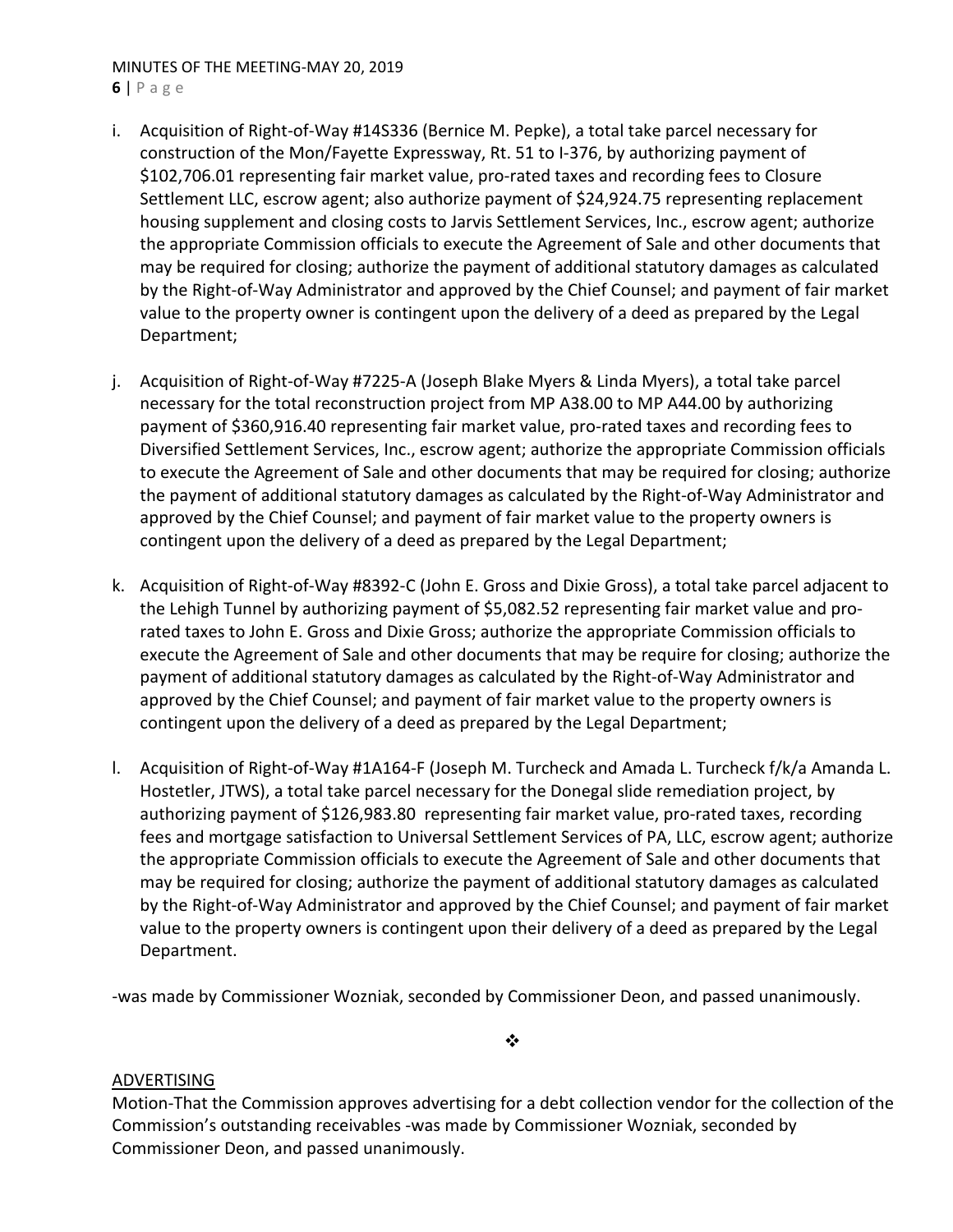#### $\bullet^{\bullet}_{\bullet} \bullet$

#### PURCHASE ORDERS

Motion‐That the Commission approves the Change Order and the Issuance Purchase Orders for the items listed in memos "a" through "c":

- a. Mechanics hardware supply contract, exercising the option to renew the agreement for an additional two-years (July 1, 2019 – June 30, 2021) with Midwest Motor Supply Co., Inc.; at a cost of \$90,000.00;
- b. Solar salt (evaporated crystal sodium chloride), exercising the option to renew the agreements for an additional year (June 1, 2019 – May 31, 2020): Eastern Salt Co., Inc. \$29,000.00 The Detroit Salt Co.  $$24,000.00$ TOTAL RENEWAL \$53,000.00
- c. Change Order to the contract for Kegg Maintenance facility renovations with Leonard S. Fiore, Inc., for an additional \$422,987.23 for additional work items.

 $\mathbf{r}^{\bullet}_{\mathbf{a}^{\bullet}}$ 

‐was made by Commissioner Wozniak, seconded by Commissioner Deon, and passed unanimously.

#### SUPPLEMENT

Motion-That the Commission approves the negotiation and execution of Supplemental Agreement #2 for open-end design services with Trans Associates Engineering Consultants, Inc., for an additional \$100,000.00 to complete the coordination with regulatory agencies and design modifications to the stormwater management and erosion and sediment control plans for final permit approval; for a revised not‐to‐exceed amount of \$1,100,000.00‐was made by Commissioner Wozniak, seconded by Commissioner Deon, and passed unanimously.

 $\frac{1}{2}$ 

#### PSPC AWARDS

Motion‐That the Commission approves the award of services and authorize the negotiation and execution of an agreement with the selected firm(s) for the items listed in memos "a" and "b":

- a. T00111/T00112/T00113, open-end engineering design services:
	- Bergmann Assoc., Architects, Engineers, Landscape Architects & Surveyors, D.P.C. AWARDED
	- P. Joseph Lehman, Inc., Consulting Engineers-AWARDED
	- Whitney, Bailey, Cox & Magnani, LLC‐AWARDED
	- Buchart Horn, Inc.
	- H. W. Lochner, Inc.

‐was made by Commissioner Wozniak, seconded by Commissioner Deon, and passed unanimously.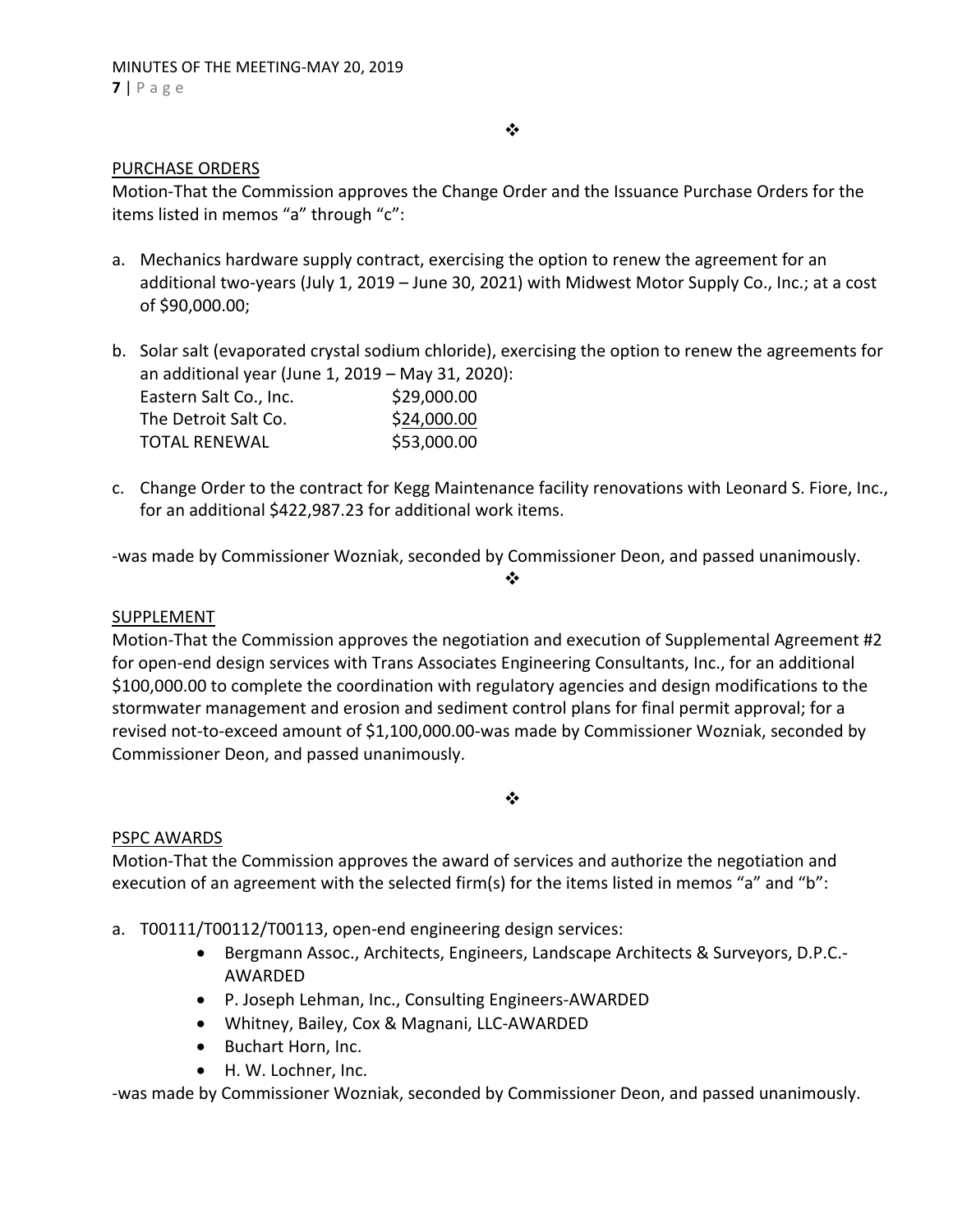# MINUTES OF THE MEETING‐MAY 20, 2019

**8** | Page

- b. RFP 8400, statewide automated work zone speed enforcement (AWZSE) program:
	- Redflex Traffic Systems, Inc.-AWARDED
- ‐was made by Commissioner Wozniak, seconded by Commissioner Deon, and passed unanimously.

 $\frac{1}{2}$ 

### BOND RESOLUTIONS

Motion‐That the Commission authorizes the issuance and execution of the bond resolutions for the items listed in memos "a" and "b":

a. Authorizing the approval of the issuance of the Pennsylvania Turnpike Commission's Turnpike Subordinate Revenue Bonds in an aggregate principal amount not to exceed \$800,000,000 (based on par amount) in one or more series or sub‐series, taxable or tax‐exempt, to: (1) finance or refinance the costs of (a) making lease, grant or other payments to the Pennsylvania Department of Transportation in accordance with Act 44 and Act 89, (b) refunding all or a portion of any bond anticipation notes other short-term indebtedness or subordinate indenture bonds previously issued by the Pennsylvania Turnpike Commission for the foregoing purposes, (c) reimbursing the Pennsylvania Turnpike Commission for payments previously made to the Pennsylvania Department of Transportation in accordance with Act 44 and Act 89, (d) any debt service reserve or similar funds, credit facility costs or capitalized interest to such bonds, (e) issuance of such bonds; and (2) providing for (a) the appointment of co‐bond counsel (Buchanan Ingersoll & Rooney PC and Stradley Ronon Stevens & Young, LLP) and disclosure counsel (McNees Wallace & Nurick) and (b) providing for the appointment of the financial advisor (PFM); authorizing the taking of further action; repealing inconsistent resolutions; and declaring that this resolution shall be liberally construed;

‐was made by Commissioner Wozniak, seconded by Commissioner Deon, and passed unanimously.

Commissioner Deon: Rick, do you see any impact on the market based upon what is going on with the lawsuit?

Rick Dreher: Commissioners, right now the municipal bond market is strong, rates are low, and there is a limited supply of PA based papers. If we were going to go to the market, now would be a good time. If there is any price differential based upon litigation, our job would be to get rates as low as possible.

Commissioner Deon: Thank you.

b. Authorizing the appointment of underwriters: (a) Senior Co‐Book Running Managers (Citigroup Global Markets, Inc. and Piper Jaffray & Co.), (b) Co‐Senior Managers (RBC Capital Markets LLC, PNC Capital Markets LLC, Siebert Cisneros Shank & Co., LLC, and Goldman, Sachs & Co.), and (c) Co‐ Managers (Stern Brothers & Co., Samuel A. Ramirez & Co., Inc., Mischler Financial Group, Inc., Raymond James & Associates, Inc., BNY Mellon Capital Markets LLC/Academy Securities, Inc., and FTN Financial Capital Markets) relating to the issuance of the Pennsylvania Turnpike Commission's Turnpike Subordinate Revenue Bonds approved by a resolution adopted on May 20, 2019. ‐was made by Commissioner Wozniak, seconded by Commissioner Deon, and passed unanimously.